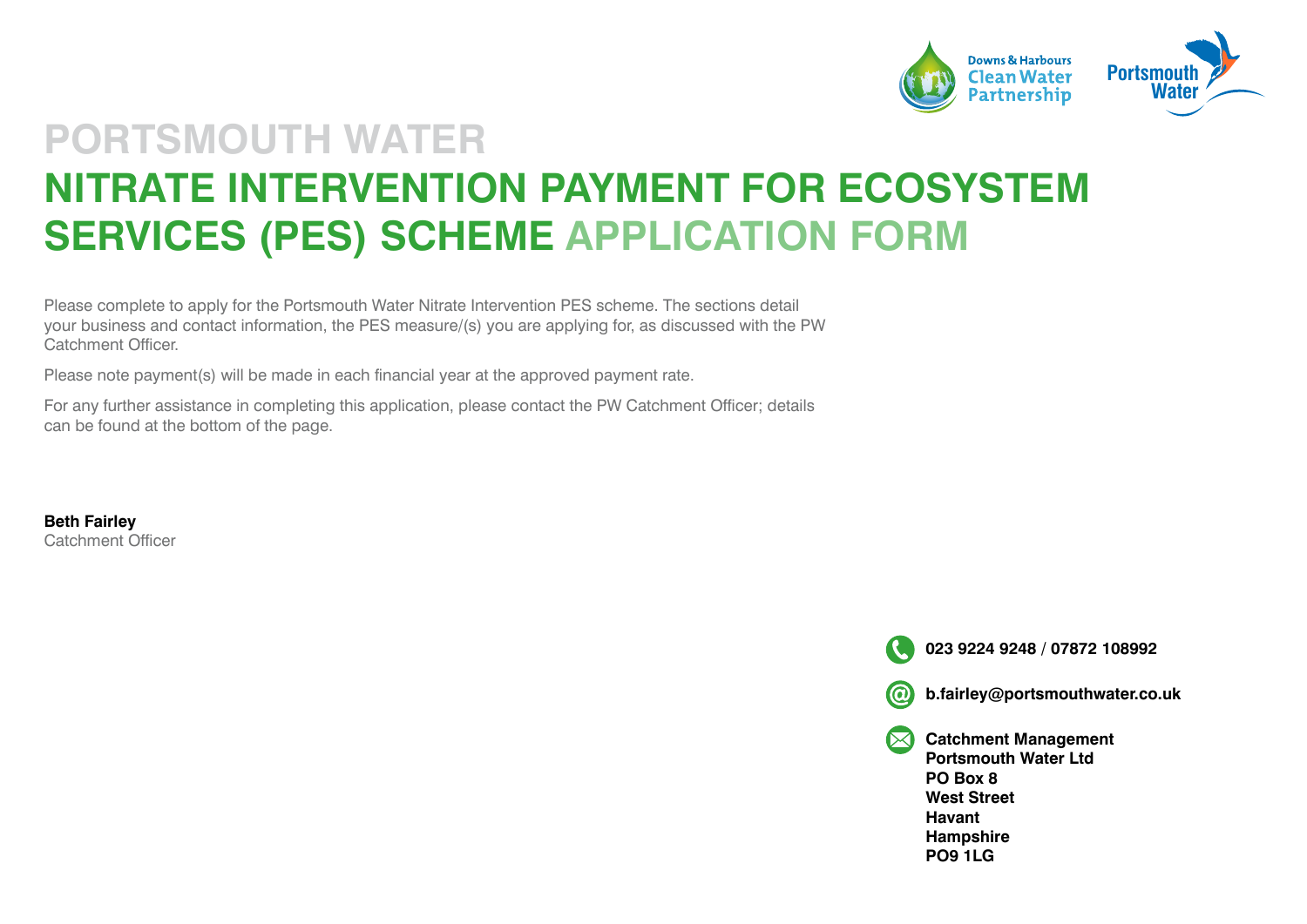## **SECTION 1 HOLDING/BUSINESS DETAILS**

APPLICANT'S NAME:

BUSINESS NAME:

BUSINESS ADDRESS:

POSTCODE:

CONTACT NUMBER:

ALTERNATIVE CONTACT NUMBER:

EMAIL ADDRESS:

COUNTY PARISH HOLDING (CPH) NUMBER:

Any data provided will be processed in accordance with the Data Protection Act 2018. For more information, please see the 'Data Protection' section of the Nitrate Intervention PES Scheme Handbook.

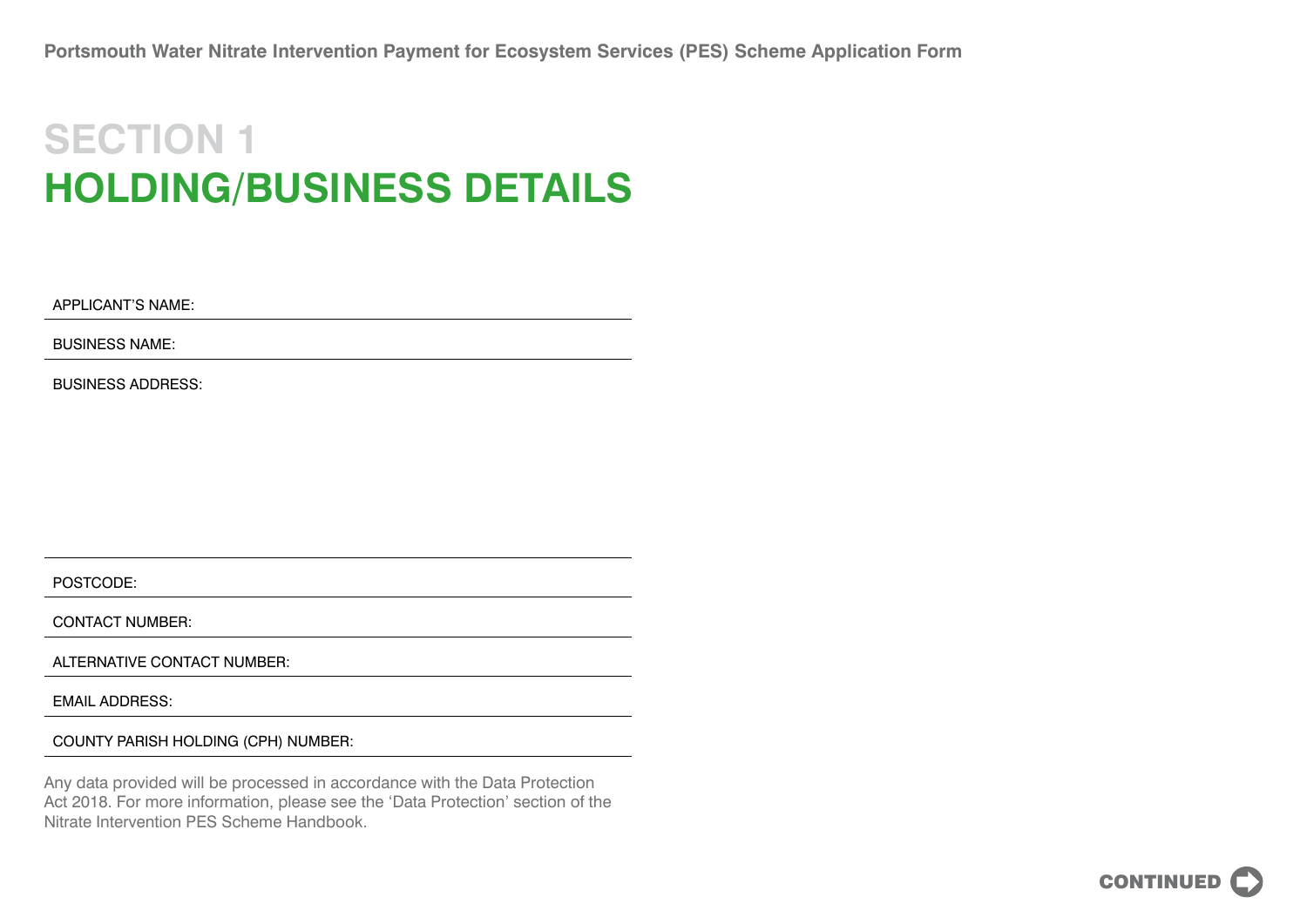# **SECTION 2 PES OPTIONS**

| <b>MEASURE NUMBER AND DESCRIPTION</b> |                                                           | <b>PAYMENT RATE</b>                 | <b>AREA (HA)</b> | <b>DETAILS*</b> | <b>TOTAL COST (£)</b> |
|---------------------------------------|-----------------------------------------------------------|-------------------------------------|------------------|-----------------|-----------------------|
|                                       | Cover crop followed by fallow                             | £360/Ha                             |                  |                 |                       |
| $\mathbf{2}$                          | Low nitrogen input to improved grassland                  | £250/Ha/YR                          |                  |                 |                       |
| 3                                     | Autumn/winter cover crops (tiered destruction)            | £60/Ha/YR - £80/Ha/YR               |                  |                 |                       |
| $\overline{4}$                        | Arable reversion on karst feature risk fields             | £400/Ha/YR                          |                  |                 |                       |
| 5                                     | Undersown crops                                           | £200/Ha/YR                          |                  |                 |                       |
| 6                                     | Early grass after maize harvest                           | £110/Ha/YR                          |                  |                 |                       |
|                                       | Nitrogen testing and specialist advice                    | 100% of agreed total                |                  |                 |                       |
| 8                                     | Variable Nitrogen Service (N mapping) - High risk         | 100% of agreed total                |                  |                 |                       |
| 9                                     | Variable Nitrogen Service (N mapping) - Medium & Low risk | 100% of agreed total (up to 150 Ha) |                  |                 |                       |
|                                       | 10 Nutrient Management Plan                               | 100% of agreed total                |                  |                 |                       |
|                                       |                                                           |                                     |                  |                 |                       |

\*eg cover crop mix

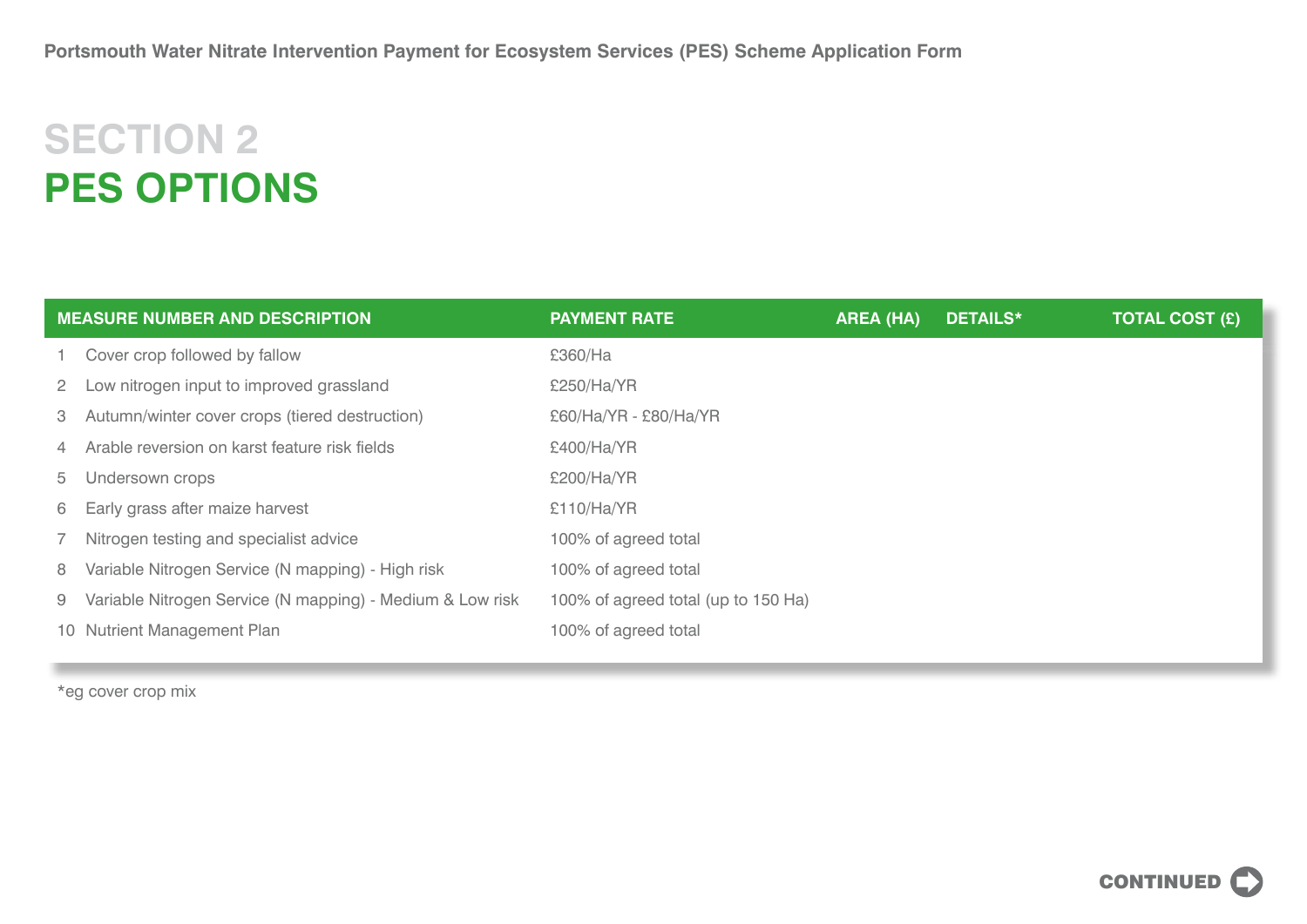## **SECTION 3 CROPPING DETAILS**

Please detail below your cropping rotation during the growing period (i.e. the previous and following cash crops).

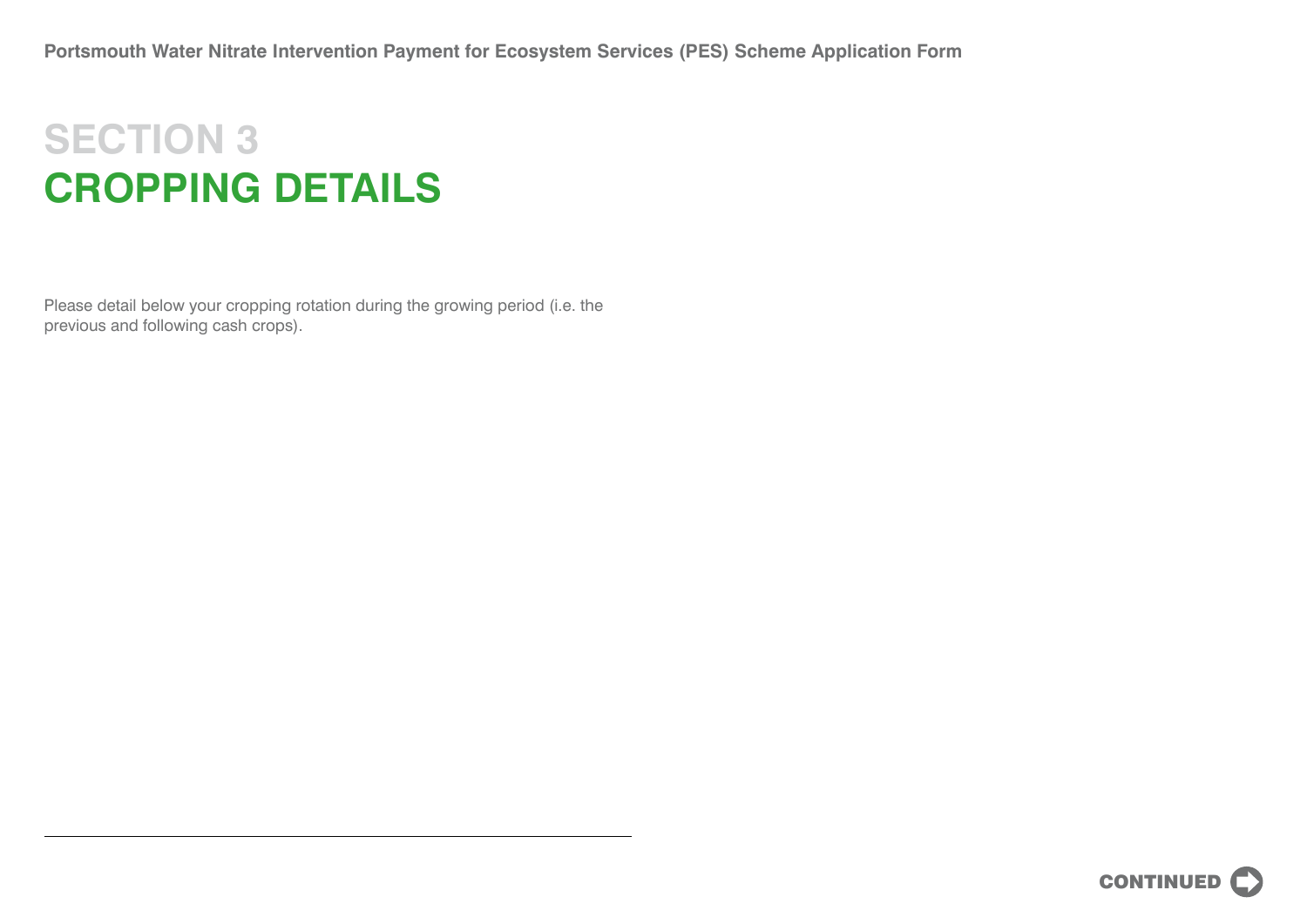# **SECTION 4 LOCATION OF OPTION(S)**

Please attach with this application form a map of the farm/land, which your application applies to, and mark the location where the measure/s is/are intended.

If this form is being emailed as a pdf, please attach your map/image to this email.